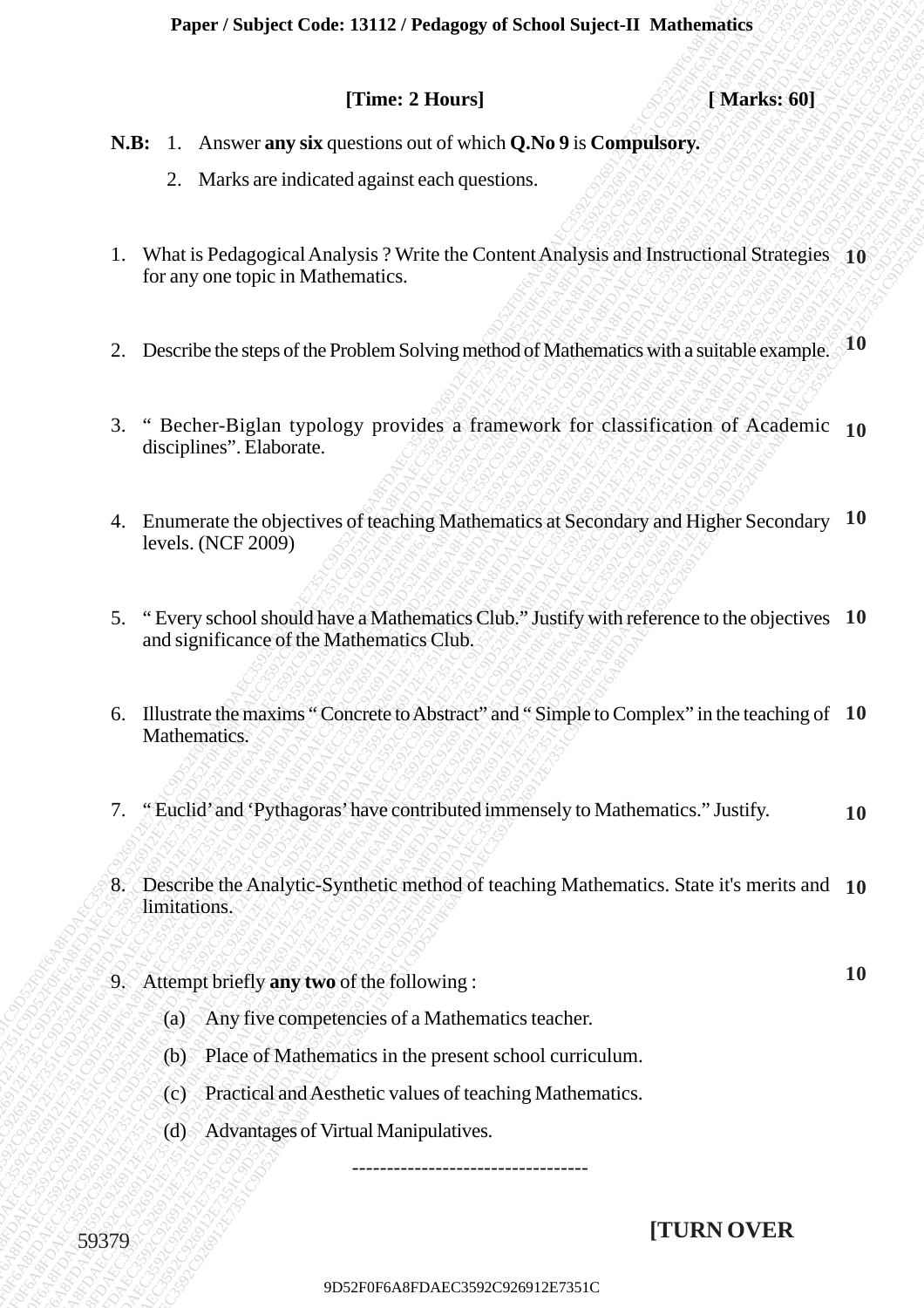# $\overline{2}$ (मराठी रुपांतर) (२ तास)

### एकूण गुण : ६०

 $80$ 

80

- १. अध्यापनशास्त्र विश्लेषण म्हणजे काय? गणितातील कोणत्याही एका घटकासाठी आशय विश्लेषण आणि  $80$ अन्देशनात्मक कार्यनीती लिहा.
- २. गणित विषयातील समस्या निराकरण पध्दतीच्या पायऱ्या सोदाहरण स्पष्ट करा.
- ३. '' बेचर-बिग्लॅन यांची प्रकारव्यवस्था विद्याशाखांच्या वर्गीकरणासाठी एक आराखडा प्रदान करते.'' सविस्तर १० लिहा.
- ४. माध्यमिक व उच्च माध्यमिक स्तरावरील गणित अध्यापनाची उद्दिष्ट्ये लिहा. (एन.सी.एफ २००९)  $80$
- ५. '' प्रत्येक शाळेत गणित मंडळ असले पाहिजे''. गणित मंडळाची उद्दिष्ट्ये व महत्त्वांच्या संदर्भात समर्थन  $80$ करा.
- ६. गणित अध्यापनात 'मूर्ताकडून अमृतकिडे' व 'सोप्याकडून कठीणाकडे' अध्यापन सूत्र स्पष्ट करा. 80
- '' युक्लिड व पायथागोरस यांनी गणितात प्रचंड योगदान केले आहे''. समर्थन करा.  $\Theta$ . 80
- ८. गणित अध्यापनात पृथ्थकरण-संश्लेषण पध्दतीचे वर्णन करा. त्यांचे फायदे व मर्यादा लिहा.  $80$
- ९. खालीलपैकी **कोणत्याही दोहोंवर** थोडक्यात लिहा.
	- (अ) गणित शिक्षकांच्या कोणत्याही पाच क्षमता
	- (ब) वर्तमान शालेय अभ्यासक्रमात गणिताचे स्थान
	- (क) गणित अध्यापनाचे व्यावहारिक व सौंदर्यात्मक मूल्य
	- (ड) आभासी दृश्यज्ञानाचे फायदे

# **TURN OVER**